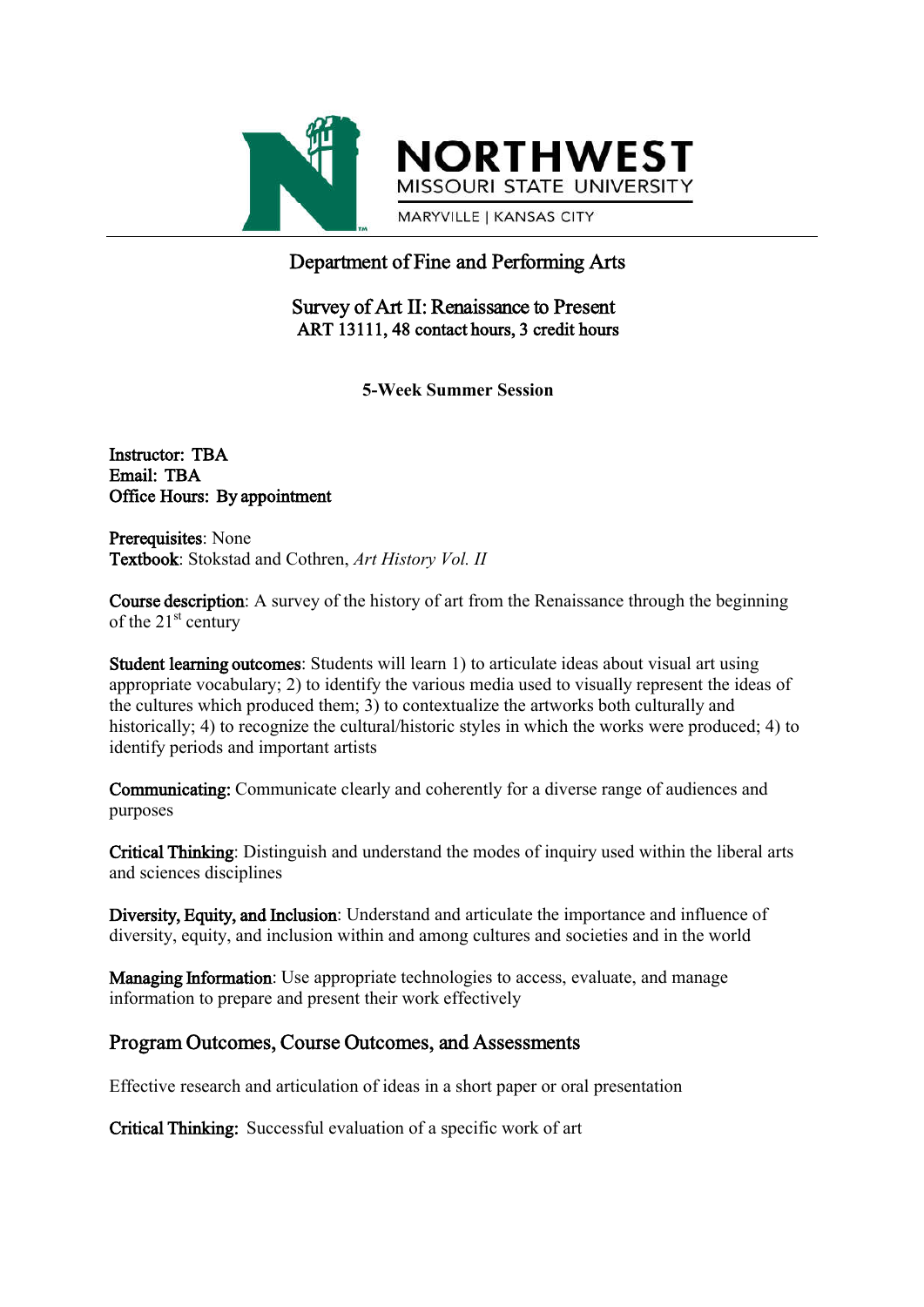

Diversity, Equity, and Inclusion: Clear understanding of periods and cultures studied

Managing Information: Demonstration of research using multiple media sources

Valuing: Class participation (oral discussions, presentations, papers) demonstrating knowledge of the various periods/styles covered

**NORTHWEST** MISSOURI STATE UNIVERSITY

**MARYVILLE | KANSAS CITY** 

Instructional methods: This course will be delivered fully online, and all instructional methods and assessments outlined as follows will be adapted to this format on Canvas. Daily powerpoint lectures complementing students' reading of the text, classroom discussion, and presentations

Assessment methods: Two quizzes (25 points each), one exam (100 points) and the final (150 points), in addition to two short papers or oral presentations (50 points each)

#### 400 points total

University grading scale:

90%-A 80%-B 70%-C  $60\% - D$ 59%-F

Attendance: Students are expected to attend all classes as specified in the course syllabi. A student with more than 5 unexcused absences will be automatically dropped from the course. If the absences occur before the drop date the student will receive an automatic F in the course. It is the responsibility of the student to promptly notify his or her instructor when unable to attend class. Please refer to the university policy on attendance at https://www.nwmissouri.edu/policies/academics/Attendance.pdf

Final exams: If an emergency occurs that prevents the administration of a scheduled final examination, the final course grades will be calculated based on the work in the course completed at that point and the faculty member's considered judgment. Final exams will not be rescheduled, and a grade of "I" will not be given as a result of an institutional cancellation of a final examination.

Administrative drop: An instructor may request that the Office of the Registrar delete a student from a course roster as a result of non-attendance in the course.